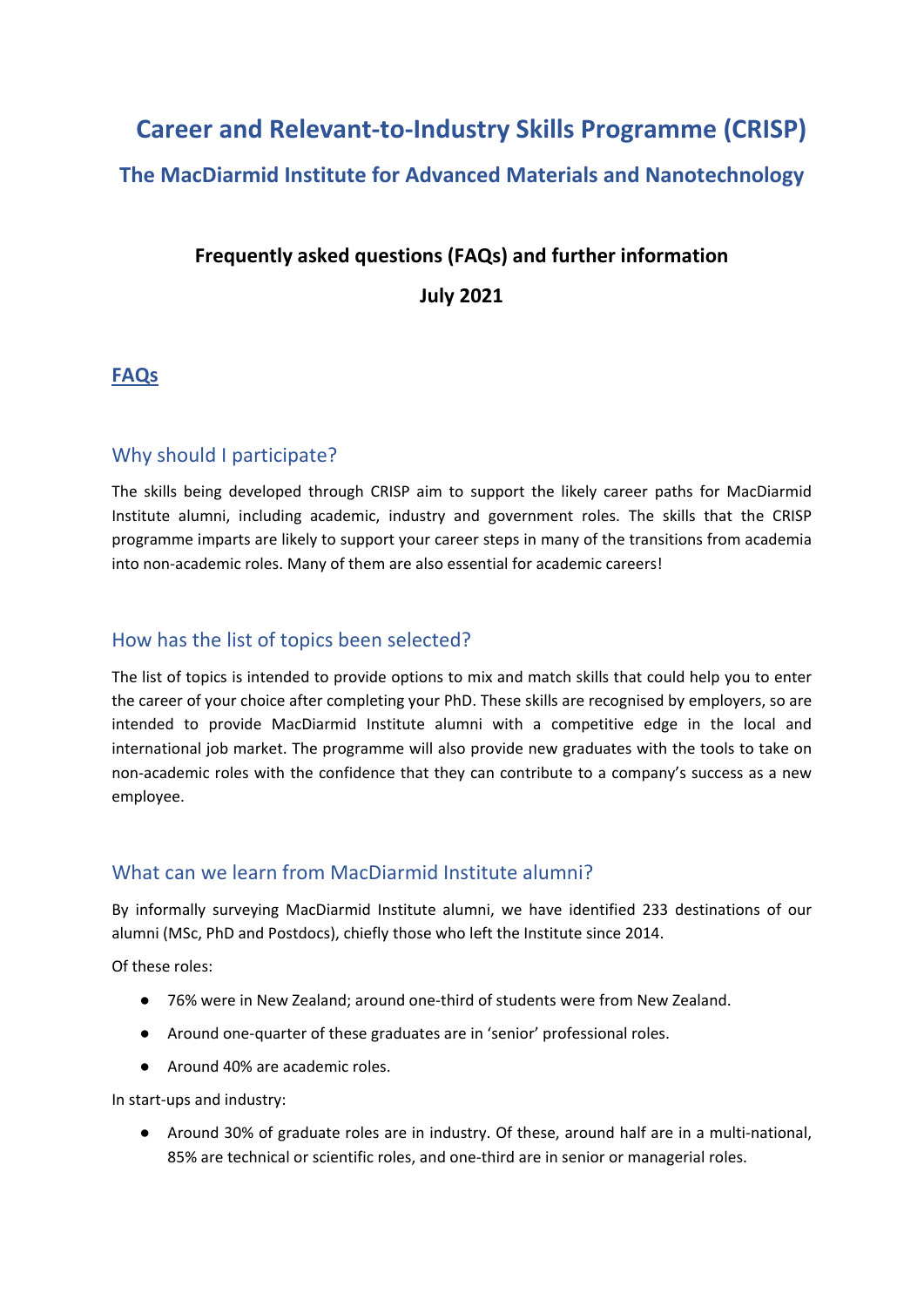- Around 10% were in start-ups, including at least 13 separate NZ deep tech start-up companies, and four of our own affiliated start-ups.
- Six alumni are CEOs/Founders of MacDiarmid-affiliated start-ups.

In government, professional services and NGOs:

- A quarter of graduate roles are not in academia or industry. Of these roles, about 30% are scientific / technical and around 20% are senior or managerial.
- We have graduates in (at least) five government ministries.

Recent developments and trends:

- The number of our own affiliated start-up companies continues to grow at 2-3 per year, each likely to be employing (or led by) MacDiarmid alumni.
- We have ramped up our internships programme, which provides work experience for finishing PhD students in Government (public sector) settings (e.g. MBIE, MfE, OPMCSA) as well as in industry.
- We remain in close contact with our alumni network through the LinkedIn group, networking events, Alumni Scholarships, supporting specialised coaching for entrepreneurial alumni, etc.

Feedback from those hosting interns, the interns themselves, and our alumni network has been accounted for while developing CRISP.

## Can such short modules make a real difference to my career?

The introduction to each skill set delivered by CRISP will sometimes only scratch the surface. Some professional roles have entire academic and commercial disciplines focused on them. By starting to learn and apply these skills, you will develop a generalist base from which to grow your own career specialisation. In some cases, initial exposure to a topic will help you to make decisions about your own future at a critical time in your career. You will also be introduced to knowledge and networks if you subsequently need to tap into deep expertise.

## How are workshops being developed?

Workshops are being co-developed with professional partners (e.g. corporate, investor, professional services, government and University technology transfer offices) to ensure they provide highly relevant and up-to-date approaches on specialist topics. Further, we are endeavouring to identify the best possible facilitators available in NZ for each module, and ensure that content and delivery are coordinated between modules. We will shoulder-tap people to assist with co-development, but please let us know about any good people or courses you know of at MI-CRISP@vuw.ac.nz.

Where skills are relevant to multiple types of employers, the content is being developed in a way that highlights different use-cases. E.g. where professional communication for start-ups and corporates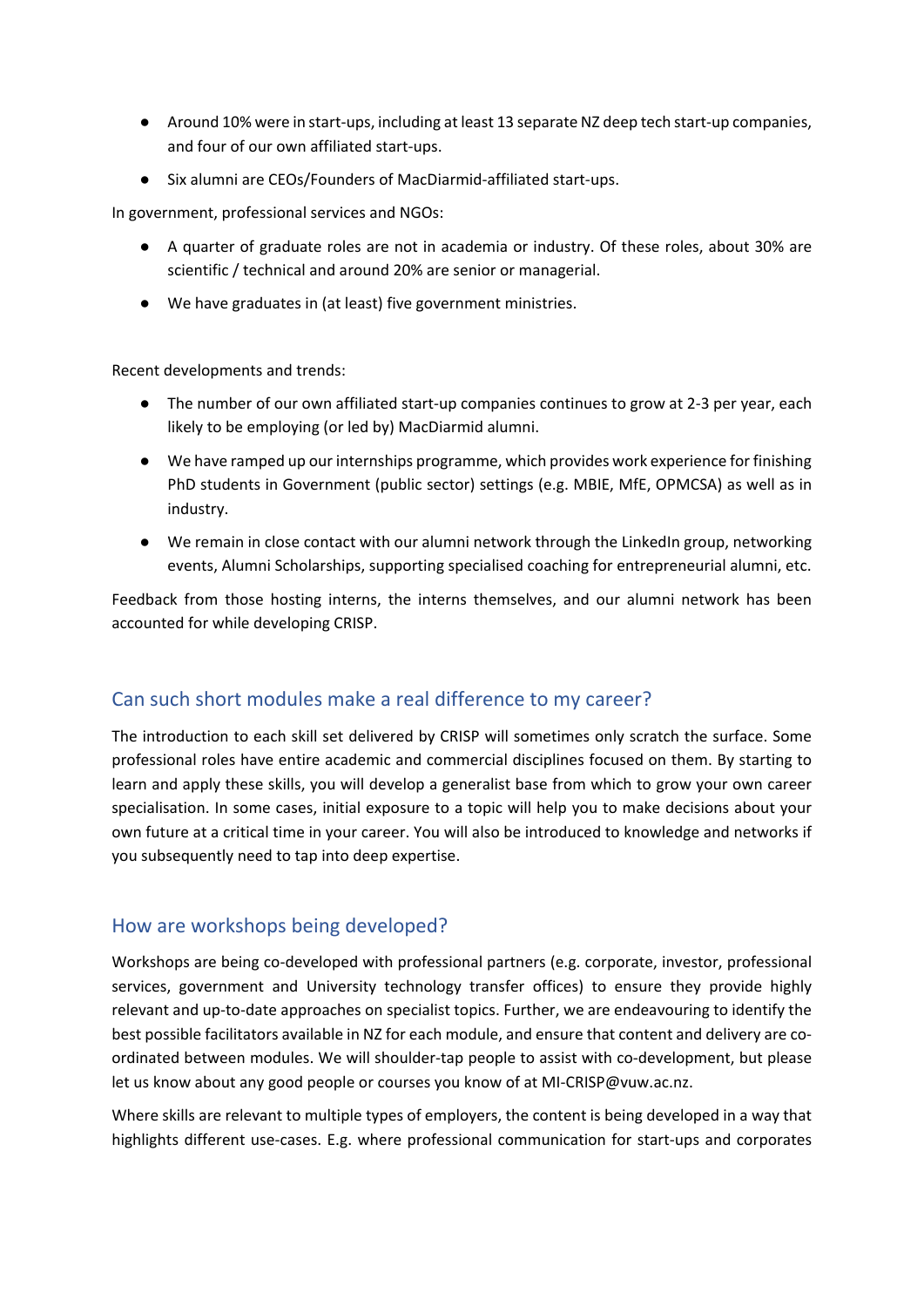may need generic science communication skills and specific ability to develop investor "Information memoranda" these will be identified and expanded upon.

## What is involved in a typical module?

Each module will focus on a particular set of skills. Each will aim to provide entry-level awareness, understanding and tools that enable you to start using these skills immediately and working towards proficiency over time, knowing where to go for further support.

Typically a module will introduce the basic principles of the topic early with some context as to how it relates to selected careers. Tools may be introduced to support participants to apply the concepts being taught e.g. a Gannt chart could be introduced to help a materials characterisation scientist to apply project management to development of a new industrial process.

Modules will use a variety of instructional methods (pedagogies) e.g. small group work, challenging problem-solving, interactivity.

## What should I consider when choosing modules?

Modules will not assume any background knowledge. We anticipate that each of our students will find some topics of relevance or interest, and will be able to identify a range of skills that fit with their career aspirations. That is, you should choose both:

- Modules in which you know you have an interest, and would like to build your skills; and
- Modules in areas which you would like to find out more about.

If you already have a strong knowledge base in an area covered by a particular module, you may wish to check before signing up that the content will make a meaningful progression for you. To do this, or if you have any other questions to help you understand how to plan your participation, please contact MI-CRISP@vuw.ac.nz.

## Will there be selection of students for workshops?

Due to capacity constraints, we may have to limit the attendance at some of the modules. We will attempt to accommodate preferences as far as possible, while managing oversubscribed or undersubscribed topics in a fair manner. Some workshops will be held in parallel with MacDiarmid Institute Symposia, and our aim is to provide modules with less limited capacity in those workshops.

## How will travel and emissions be considered in selection?

Attendance at a selection of modules within each workshop will be supported. However, some preference may be given to those enrolling in more than one module within a multi-day workshop in order to minimise travel budget and related  $CO<sub>2</sub>$  emissions.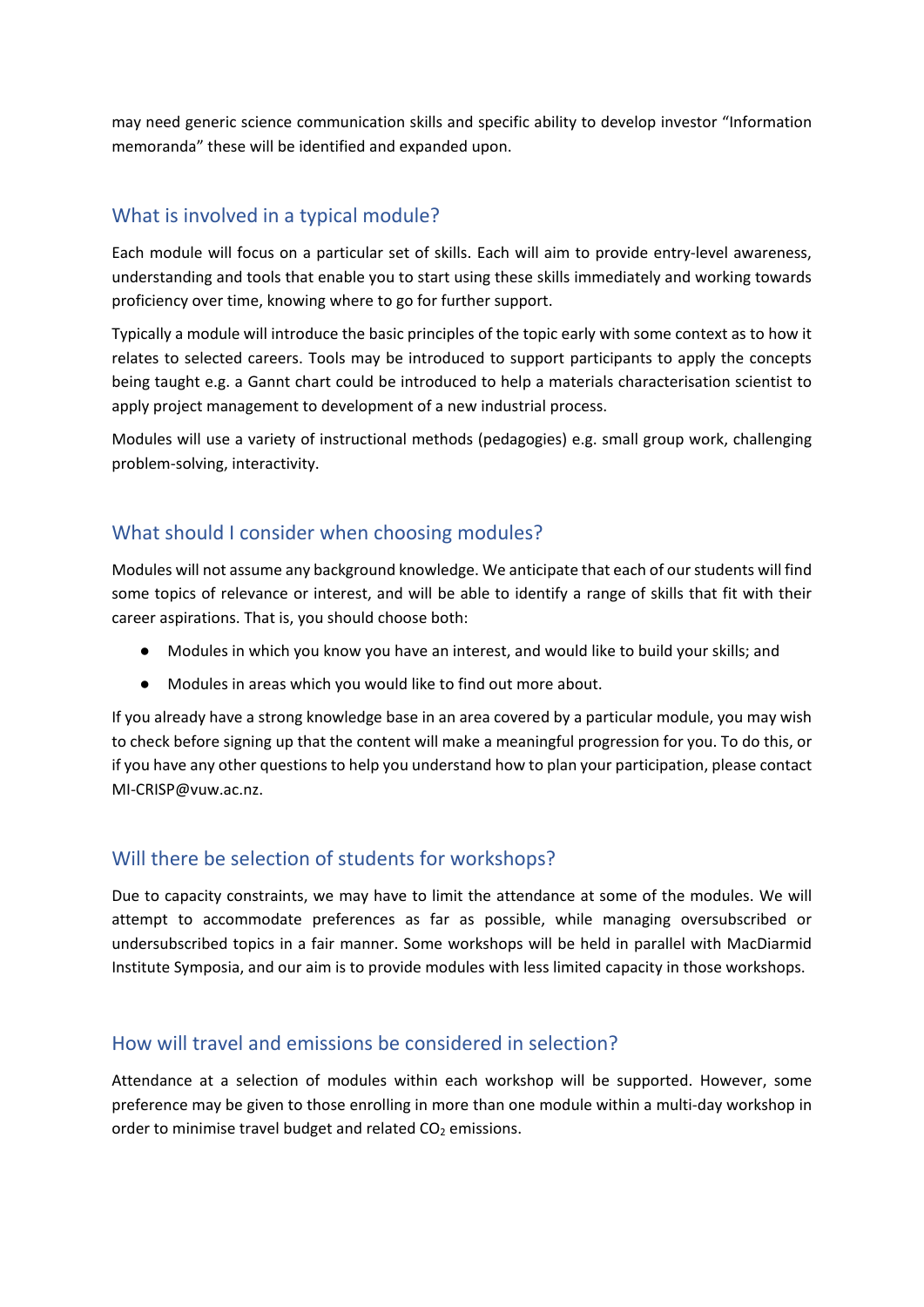## How will equity be considered in selection and programme design?

In keeping with our commitment to supporting equity and diversity, we encourage participation in CRISP from all individuals, and maintaining diversity may be a factor in selection of students for specific modules.

We will also ensure consideration of equity and diversity in all planning, subject matter partner selection, co-development and delivery of the modules. We are conscious of potential inequities relating to geographical location, and the balance we must strike with minimising transport emissions. If you have any specific concerns or suggestions about equity or diversity in CRISP, please let us know by contacting MI-CRISP@vuw.ac.nz.

## Do I need my PhD supervisor's agreement to participate?

You should discuss and plan your participation in CRISP with your academic supervisor(s). Your MacDiarmid Institute academic supervisor(s) should be familiar with the requirements of CRISP, and you can expect their support for participation in Institute activities like this programme. For information about what you should expect from your supervisor and how to manage expectations with them, please see our [Supervisory Expectations](https://www.macdiarmid.ac.nz/assets/Publications/f360875155/MacDiarmid-Institute-Supervision-Expectations-v2.pdf) and [Supervision Policy](https://www.macdiarmid.ac.nz/assets/Publications/e540fdaf20/MacDiarmid-Institute-Supervision-Policy-v2.pdf) documents.

## How do I balance my time for research/PhD work and these courses?

Remember that participation in any particular module is entirely optional. While we have set a target of participation in 8 modules for achievement of a full CRISP programme, each individual module attended will be recognized by the Institute, and we recommend a maximum participation of 12 days over a 2-year period. Again, your participation in CRISP should be discussed and planned with your academic supervisor(s).

## Why is the MacDiarmid Institute offering CRISP?

The Institute has a longstanding interest in contributing to the economic and social wellbeing of New Zealand. One of the most important ways we do this is by producing graduates who can add significant value - see our alumni profile above. To assist New Zealand to address the complex challenges faced by society, including sustainability, our graduates should be equipped to use their scientific capabilities in New Zealand companies, and within government and other institutions that can make a positive impact. In this way, the scientific training provided by the MacDiarmid Institute will help to deliver many of the productivity, sustainability, economic and social goals NZ needs to achieve to thrive as a society.

Although our graduates typically have the technical skills to thrive outside of academia, the transition from a pure research degree can be daunting. To help with this transition, and to encourage participation in particular activities such as start-ups, the Institute has often provided training and development opportunities on an *ad hoc* basis, or through the Future Leaders' Programme (FLP). CRISP (which replaces the FLP) will structure and formalise these training opportunities.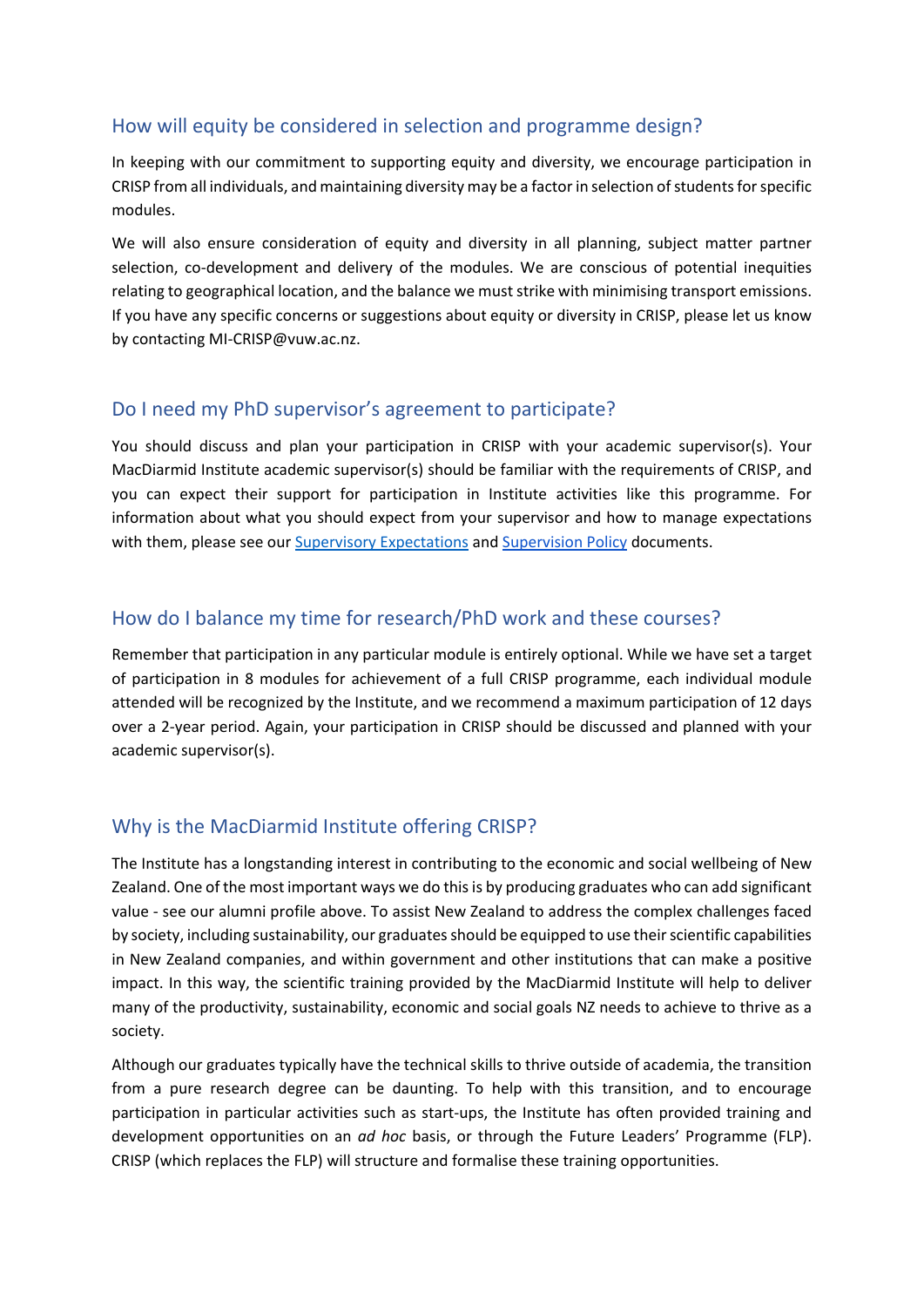## How will participation be recorded and certified?

Your participation will be monitored via our online registration and attendance verification processes. Modules will not be assessed and only your participation will be reported. We will aggregate your participation data for a certificate of attendance, available on request or on completion of 8 badges. Participation in CRISP is intended to be included on your CV, and endorsed by the MacDiarmid Institute, but will not (at this stage) form part of any academic transcript.

## What will it cost?

There will be no personal costs incurred by the student. The MacDiarmid Institute will cover travel, accommodation and course costs from central funds. Some expenses may be met by the academic supervisor's funds (e.g. travel to a Symposium which includes a workshop).

## Will there be support for childcare, or similar issues affecting access?

Childcare and other support will be made available and (within reason) funded. Please let us know plans, requirements or concerns at the time of application for a module, or talk to your supervisor.

## Tell me more about the selected range of skills.

See "Topics and Skills" below for a full listing of the planned modules. For graduates to thrive in their early career it helps to have a skillset that maximises the impact of scientific training while interacting with academic and non-academic colleagues and teams. The skills offered in CRISP include:

- the ability to plan, scope, deliver and manage a project;
- communicating effectively with professional audiences of all types;
- skills required to work within government and the public sector;
- financial literacy for start-up, corporate and project budgeting purposes (including academic projects);
- identifying and pursuing science-based start-up opportunities and industry partnerships with confidence.

## Tell me more about how these skills will assist me in my career.

The main focus of the programme is to develop skills that are valued by the types of companies, industries and entities which employ trained scientists, including employers such as Government, research groups and professional services. Typically a person operating in any such organization relies on a wide range of skills to function effectively and practice at the top of their field.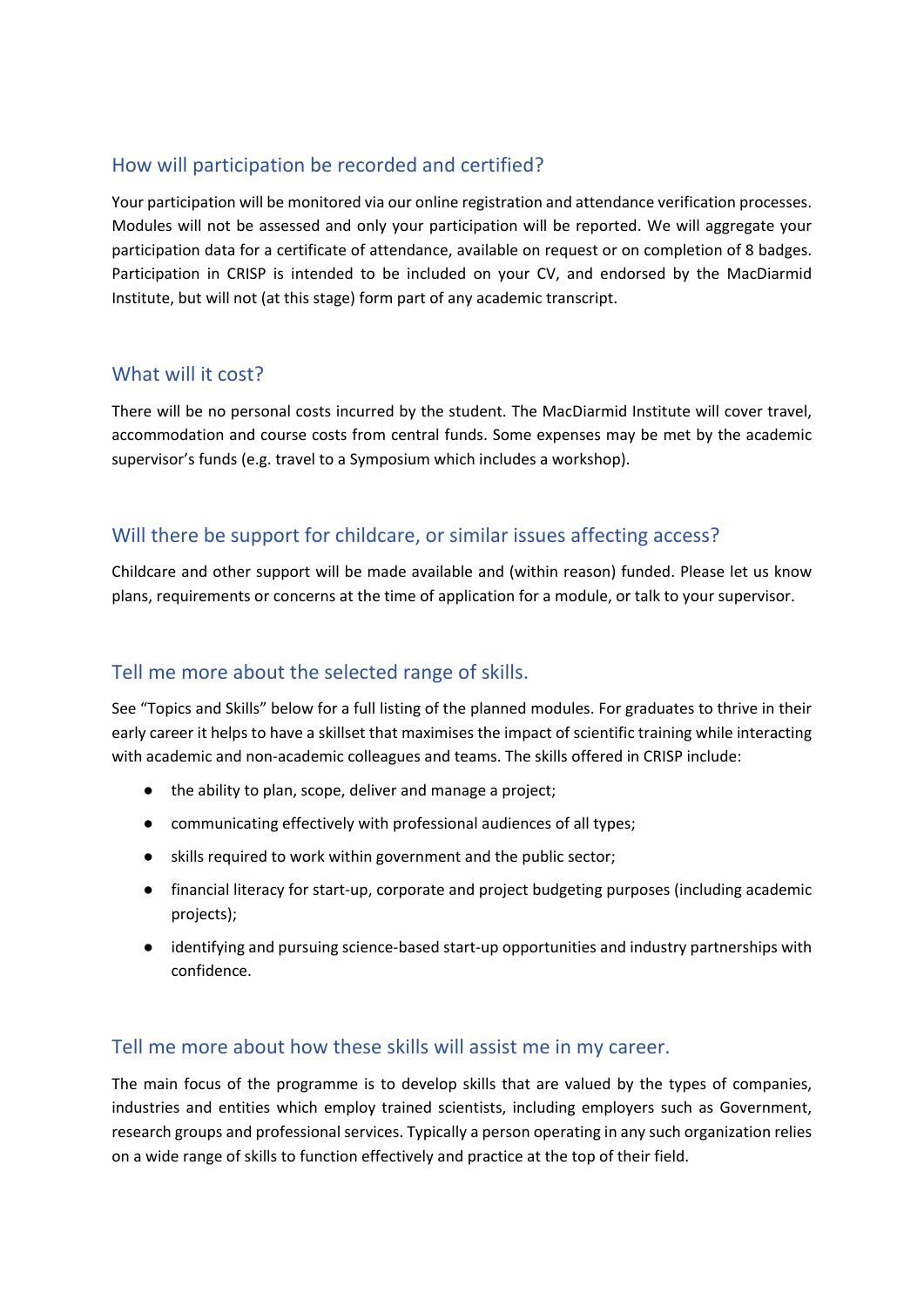The programme content is developed to respond to international and local moves towards highly flexible careers, with transferable skills and a strong lifelong learning underpinning successful career progression. So, while many of the skills are focused on commercial and industry requirements, each module will identify how they can be applied in a range of careers. For example, a module on sciencemarket fit may enhance your ability to write scientific grant proposals.

Consider this extended example of a leader of an R&D facility within one of New Zealand's top highvalue manufacturing firms.

- They will rely heavily on their technical or scientific knowledge.
- They would also need to carry out a range of non-technical functions to ensure a productive environment within their team, such as:
	- provide regular clear communication to their senior leadership team;
	- manage their R&D team dynamics effectively;
	- interact with the finance department about progress against financial targets;
	- set project targets and manage projects to achieve these;
	- ensure IP is recognised, protected and leveraged by the team and company as a whole;
	- and regularly make or contribute to challenging decisions about actions to be taken across each of these seemingly separate functions.

## **Topics and Skills**

A listing and description of the module topics that are in development - work in progress!

## **Sustainability** (Delivery led by the Sustainable Business Network)

Sustainability of products, processes and business models is a crucial consideration for all companies today. Materials scientists are well-placed to contribute to improved sustainability, but are also in a position to worsen sustainability impacts if they don't consider how materials are sourced, manufactured, distributed and disposed of at the end of a product or processes' life cycle. The Sustainable Business Network is partnering with the MacDiarmid Institute to co-design and deliver a workshop on some of the aspects of sustainability that will provide an understanding of the current dynamics of sustainable business practices, responsible product design and development, circular economy principles and sustainable business models (e.g. the B Corp).

Some of the aspects likely to be covered:

- Identifying CO2, environmental, ethnic and societal challenges and linking these to the Sustainable Development Goals.
- How to plan, start and run a sustainable business.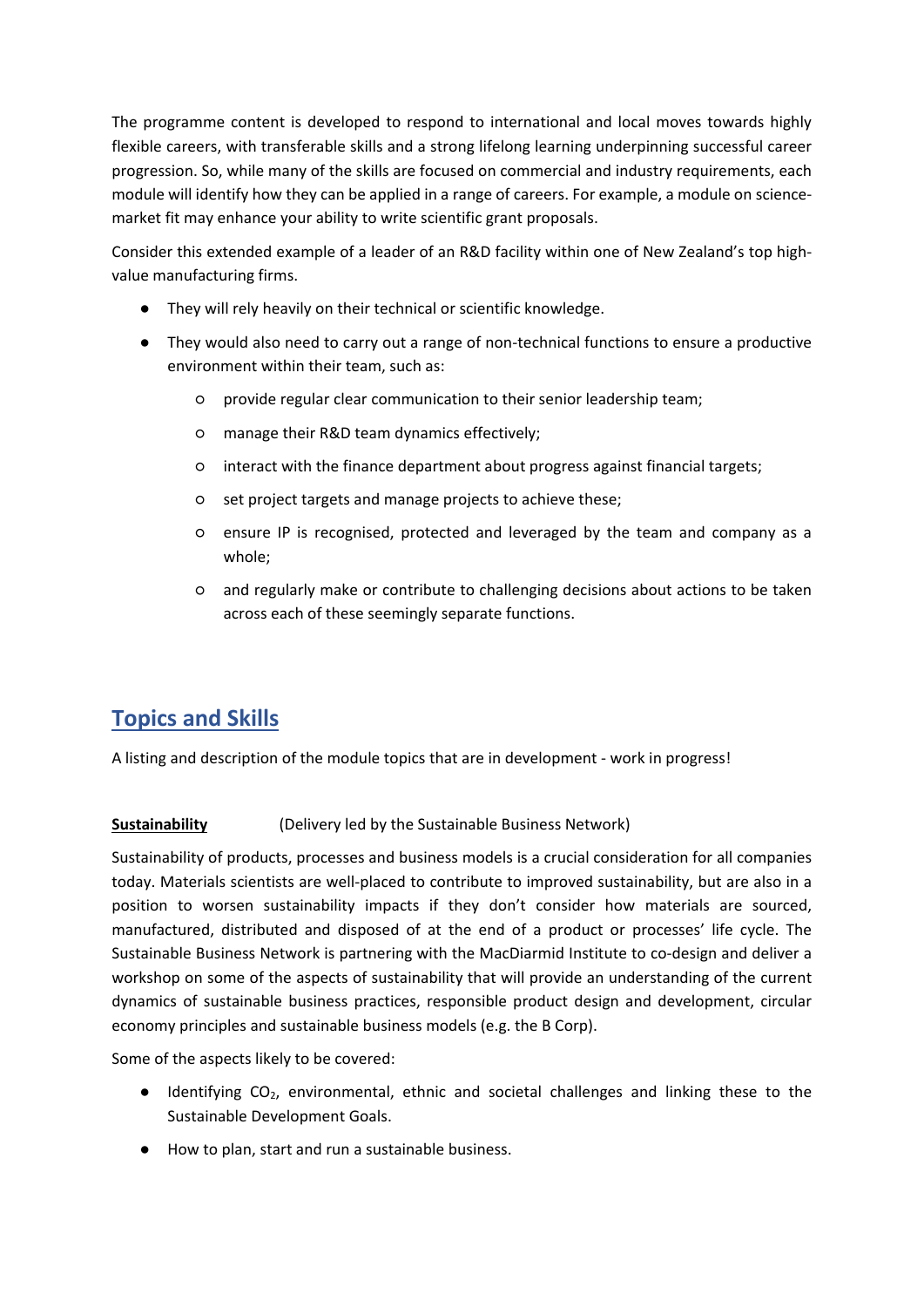- Research commercialisation with impact (i.e. the commercial route for sustainability research).
- Social enterprise and other non-traditional routes to commercialising science.

### **The friendly TTO** (Delivery led by UniServices, with input from other TTOs)

A TTO or Tech Transfer Office is responsible for an institution's research commercialization. This modules will cover how you can leverage the skills at your local TTO:

- Getting the best out of the relationship.
- Timing, approach, expectations.
- Processes, including similarities and differences across TTOs.

### **Investment dynamics** (Delivery led by Bridgewest)

- Finding the right investor, negotiation, due diligence, communication.
- Planning to raise capital (resource, timing, amounts, valuation, capital strategy).
- Financial projections.
- Terms, Investment Memorandums.

### **Professional communication**

Each of us needs to communicate with a wide range of people in our day to day professional lives. Effective communication can enhance or detract from the ability to deliver the objectives in any role or organisation. Where communication is needed between professionals or colleagues from different professional backgrounds and levels of training (some entirely non-scientific) there are skills that can be learnt to support clear, efficient and collegial communication.

Science communication ranges from straightforward communication of scientific concepts to a lay audience, through to the need to generate highly targeted communication materials to a specific audience (e.g. investment memorandum from science based start-up founder to an investor audience; or pharmaceutical evidence brief to a marketing department by a science liaison in a drug company).

This workshop will provide some of the basic aspects of science communication and then help you to contextualise them in various commercial, R&D, start-up and policy settings.

### **Project management and operational management**

From small science projects through to multi-million dollar complex interdisciplinary projects, success depends on getting the right set of skills on the project at the right time under the right conditions. Planning the scope, requirements, timeframes, budget and dependencies enables a project to succeed in meeting its objectives across science, engineering, business, R&D and a range of other settings. Therefore, developing project management skills will enable you to bring successful projects to fruition in many of your potential career paths. This workshop will identify the typical aspects of a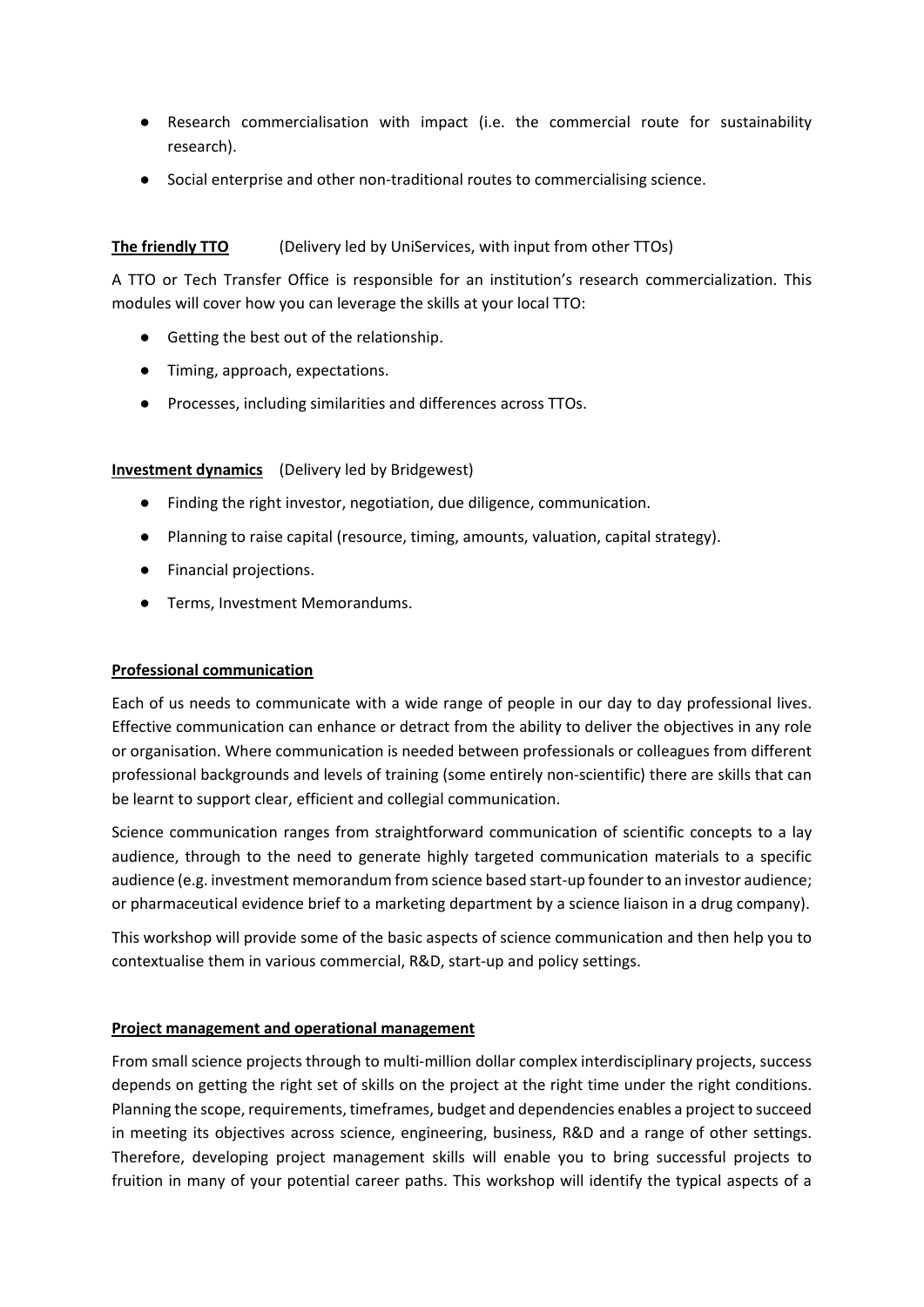materials science project in a range of commercial settings and introduce you to the critical success factors as well as tools to simplify planning, tracking and managing projects. You'll be able to start using these skills right from the early phases of your research, and keep using them throughout your career. Includes consideration of:

- Programme management, R&D projects, budget management.
- Planning, scoping, feasibility.
- Resource management, scheduling and project team liaison.
- Time management, milestone management.
- Tools (Gantt chart etc.).

### **Delivering R&D results**

Taking a product from the lab to the point of a launch.

- Doing R&D professionally, whether in a start-up or the R&D Department of a large company.
- Optimising a materials science product, process or service.
- Using simulation and modelling to inform product planning (process, product, service), digital twins, or interactions between simulations and additive manufacturing.

### **Wellbeing**

Similar to the 2019 Future Leaders' Programme sessions on Wellbeing, this will cover topics such as:

- Impostor syndrome
- Mindfulness
- Building resilience
- Wellbeing at the MacDiarmid Institute

### **Advanced communication skills**

This will build on the earlier 'professional communication' workshop, taking a particular focus on use of soft skills in the workplace. Other topics may include use of written communications (including email and social media), jobs interviews and CVs, and specific communication challenges e.g. science for a non-science audience, or presentations for business including 'pitching'.

### **Government and the public sector**

This module will introduce required knowledge and skills specific to employment in the public sector, covering topics such as:

- Policy development.
- Government cycles how the public sector works.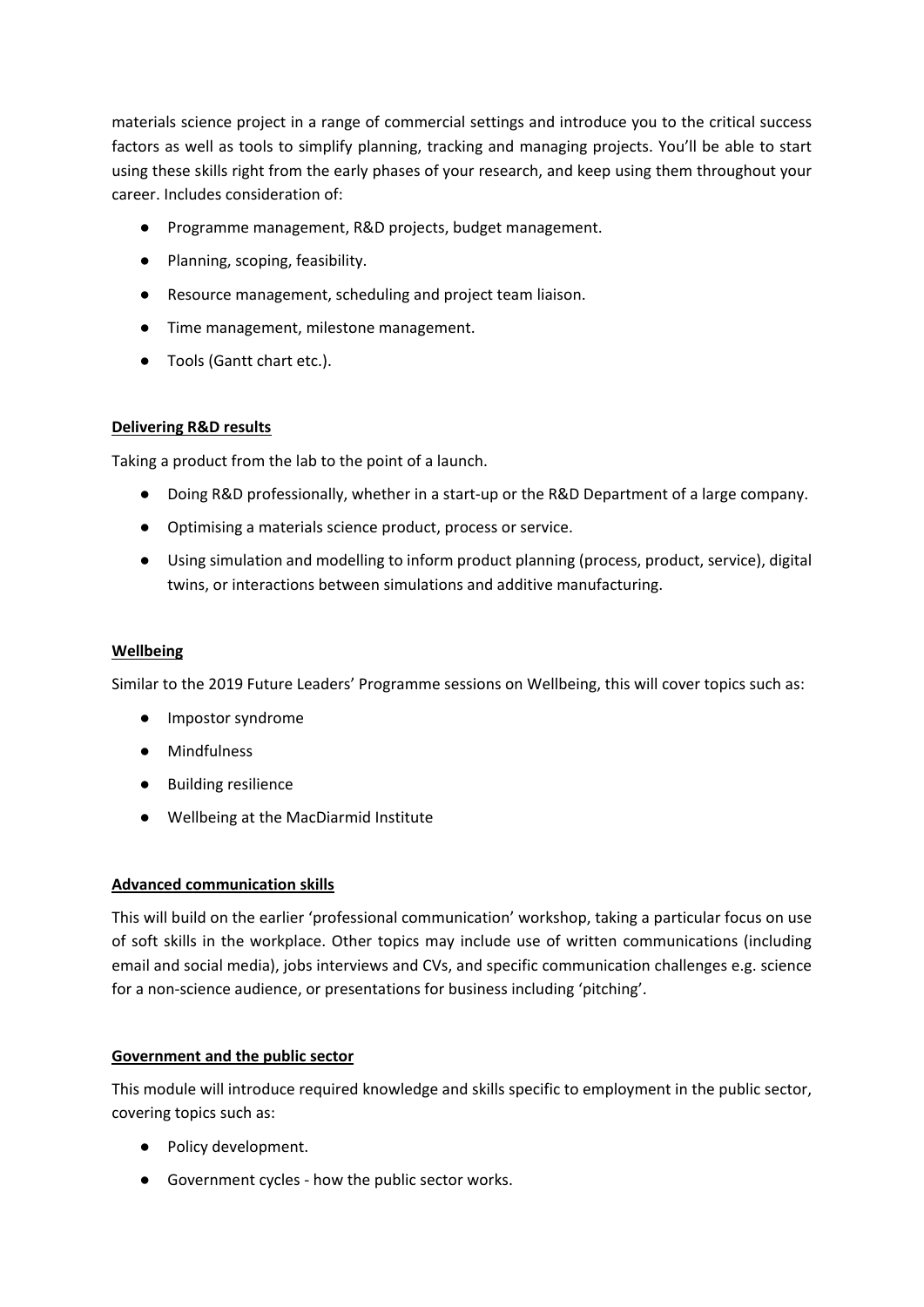● Influencing people in the public sector.

### **Introduction to Māori culture, society and economy**

Recommended for local and international students alike, this module will include:

- *Te Tiriti o Waitangi* The Treaty of Waitangi.
- Important Waitangi Tribunal claims, especially Wai 262 which deals with aspects of intellectual property.
- Use of tikanga (practices and values) and te reo (language).
- The Māori economy and Deep tech R&D landscape.

### **Intellectual property**

- What is a patent, why patent, how to patent.
- Costs, process, advisors.
- Tech transfer office responsibility, your responsibility.
- Publishing strategy avoiding disclosure, enhancing commercial profile.

#### **Lean business canvas**

With a focus on specific requirements for Deep tech commercialization.

- Market validation and IP.
- How this fits with the "Impact" section of a research grant.

### **Financial management**

With a focus on building start-up companies.

- Financial planning based on company reporting and accounting principles.
- Managing company or project cashflow and reporting.

### **Governance for start-ups**

An introduction to the management/governance interface, responsibilities, and dynamics.

### **Team dynamics and team optimisation**

Teamwork is a major issue facing all organisations (fitting into a team, optimising team performance, managing a team, hiring for a strong team). This module will cover:

● R&D teams - what are they, and what are their drivers and challenges?